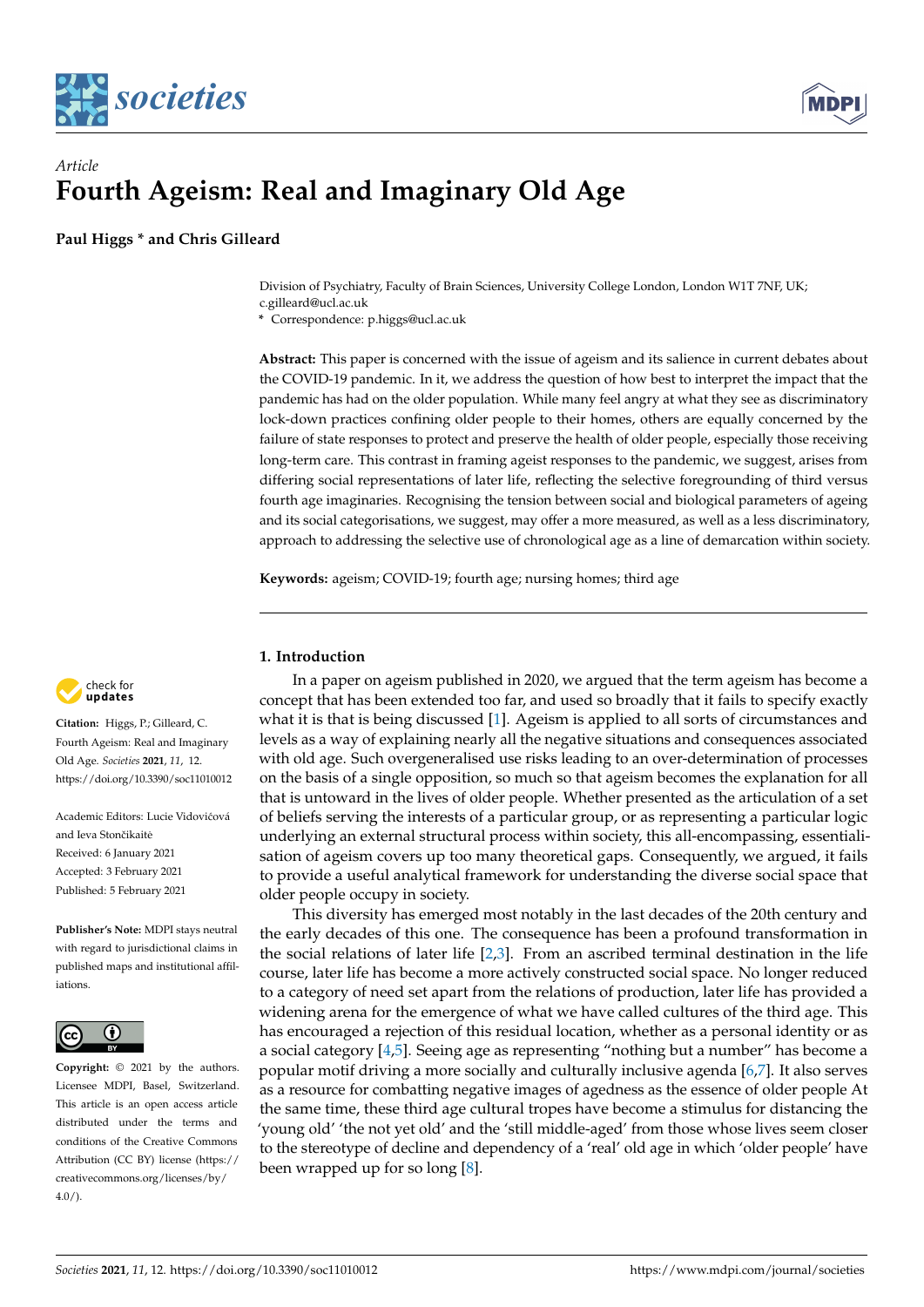## **2. Old Age, Later Life, and Their Third and Fourth Age Frameworks**

There are many ways of attributing causality to the emergence of these distinctions in shaping later life. Whether it is the pervasiveness of a consumerist youth culture that valorises an 'ageless ageing', or the progressive destandardisation of the institutionalised life course creating this desire for a more flexible identity, is open to debate [\[9–](#page-5-8)[11\]](#page-5-9). What is less debatable, however, is that the vicissitudes of physiological ageing, including agerelated cognitive impairments requires some conceptual separation within the expanding social space of later life. Paul Baltes [\[12\]](#page-5-10) and Peter Laslett [\[13\]](#page-5-11) are two of the more notable gerontologists who have used the idea of a fourth age to define one such category, applied to those where the combination of chronology and chronic illness betokens a terminal phase in people's lives. Less explicitly, Matilda White Riley used the term 'oldest old' to mark off that growing segment of the older population aged over 85 whose health is deemed a key factor in their experience of ageing [\[14\]](#page-5-12).

While these conceptualisations of a 'real' old age—whether framed as a fourth age or the oldest old—diverge on what are its most salient features, they share a common position in seeking some line of distinction in the diversity of later life. Baltes, Laslett and Riley, each in their different ways, selected chronological age-typically 80 or 85 years-on which to draw a qualitative divide between those who are and those who are not yet 'really' old [\[15\]](#page-5-13). Most recently, the Japanese Gerontological Society have distinguished between a 'pre-old age' (from 65 to 74 years of age.) and a 'real' old age, reached on or after an individual's 75th birthday [\[16\]](#page-5-14). Some writers contend that this distinction should not be based upon chronology at all. They suggest an emphasis upon gender (with a 'masculine' agentic third age contrasted with a 'feminine' passive fourth age [\[17\]](#page-5-15)). Others have argued that the distinction represents a switch in register. In this framework, the cultural, economic and social dimensions of life in the third age are contrasted to the corporeal, pathological experiences of the fourth age [\[18\]](#page-5-16).

In our own work on the fourth age, we have argued for a conceptual dichotomy between the third and the fourth ages [\[19\]](#page-5-17). Each position necessarily leans upon the other, but less because of numerical ascription and more because of the cultural imaginary through which each is framed. The cultures of the third age operate against the shadows of a social imaginary of the fourth. Fears of an unwanted old age defined by physical frailty, immobility, and the diminution of agency serve as key motivating forces for third age consumerism. The fourth age is defined less by what it actually is than by what it is not. Its imaginary is shaped through its antithetical projection of a dependent old age and not the youthful, vital, healthy and successful ageing that feature so much in the range of books and magazines promoting third age lifestyles. Rather than the body being a site of performance, the body in the fourth age is one conjuring up pathos. It is within this tension between the opposing cultural frames of ageing that the idea of ageism needs situating. The more that later life is represented as an arena of lifestyle choice and fulfilment, the more age related frailty and disability become distanced from it, and become part of the "eternally aged other"  $[20]$  (p. 64).

It is unsurprising then, that the nursing home and assisted living facilities become the condensed image of this rejected old age. They represent a fate to be resisted, if not avoided altogether, a fate worse than death [\[21\]](#page-5-19). This fear cannot be reduced to the over determining ideology of ageism [\[22\]](#page-5-20), nor to the cultural product of a 'malignant social psychology' permeating the long-term care system; one that undervalues the personhood of mentally and physically frail individuals [\[23\]](#page-5-21). Avoiding the 'natural' association of chronological agedness with illness and impairment is a salient feature of the cultures of the third age and its general resistance to decline narratives. The emphasis on health, leisure and self-actualisation flows naturally from currents already present within consumer society. The third age, in short, is directed toward a different set of outcomes, furthering the desire for a clear distinction from those seen to be displaying the markers of the fourth age. In contrast to the embodied freedoms and leisure by which third age lifestyles are promoted, in the fourth age we are presented with the disembodied images of physical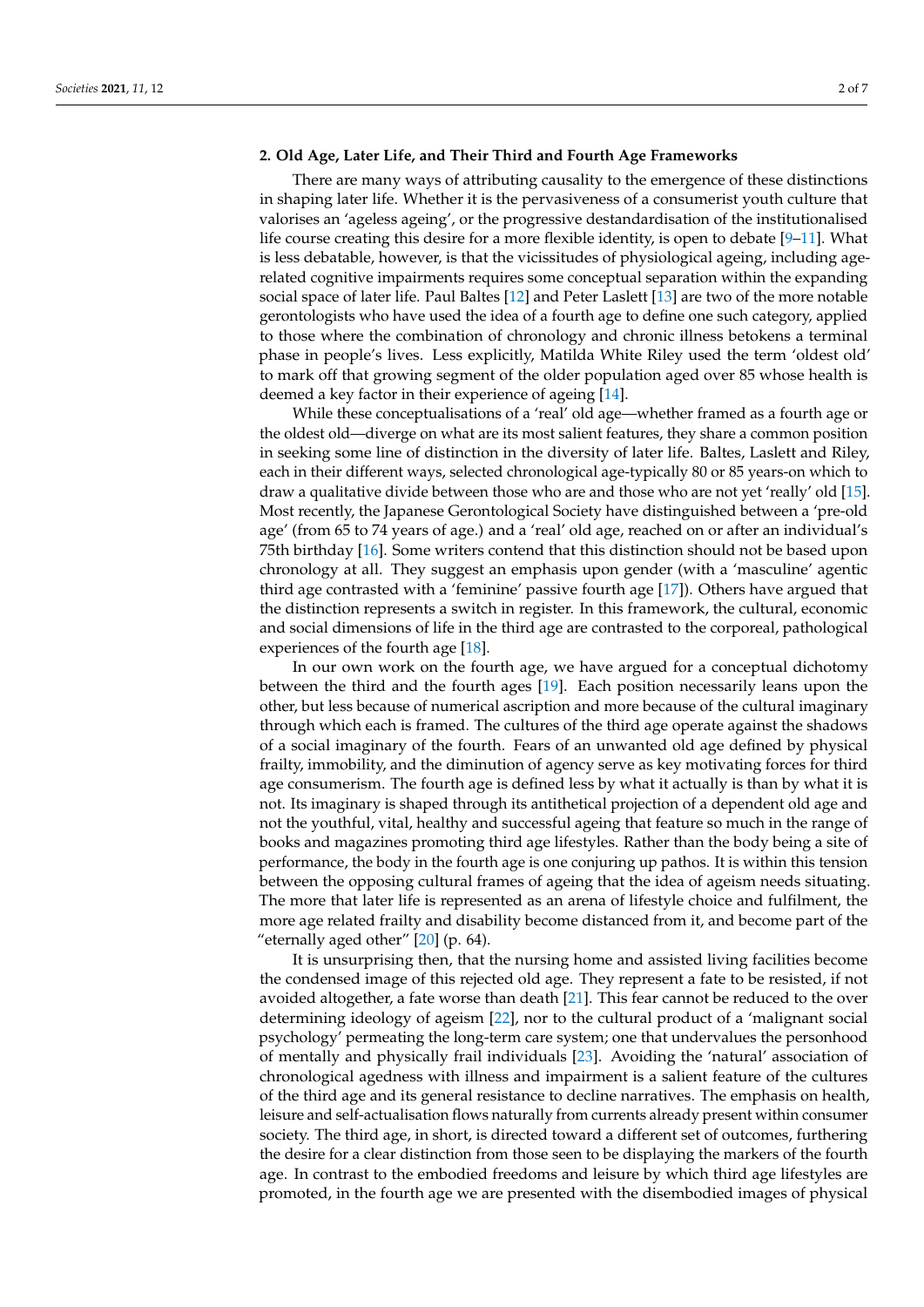aids such as strollers and walking frames, or various forms of 'granny' wear or old-age products such as hearing aids, incontinence pads and dressing sticks.

The antipathy towards nursing homes as sites epitomising the fourth age extends to geriatric medicine as a whole, as well as other initiatives addressing the 'needs' and 'risks' imputed to older adults such as domiciliary services, meals on wheels and senior citizen centres. In a similar fashion to the subtle distinctions present in youth sub-cultures [\[24\]](#page-5-22), these distinctions pervade the social space of later life. They now extend to the various public health responses to Covid-19 to which we now turn.

## **3. Third and Fourth Age Responses to COVID 19**

There has been a relatively consistent worldwide response to the COVID-19 pandemic [\[25\]](#page-5-23). Lockdowns, quarantines, physical and social distancing, the wearing of masks and increased hand washing as well as sanitisation, are all policies that have been adopted by a variety of countries. This has resulted in a multiplicity of reactions from many differing political positions. Ageing and old age have not been immune to these fault lines. The inclusion of older people, along with people with various 'underlying' health conditions in lists of those needing to be shielded (and by implication kept apart from the rest of society) has provoked anger among many older age groups, incensed by these attributions of frailty. The use of chronological demarcations between those in the 'normal' population and those deemed automatically vulnerable has fuelled accusations of ageism [\[26\]](#page-5-24). If age is really just a number, however, what injustice is being perpetrated by selecting age as a cut-off used to place older people in a category as no different to the sick and infirm? There are many individuals aged over 70, they claim, whose fitness and flourishing is on a par with, or indeed may be somewhat better than the health of some of those in younger cohorts. Why should we, they ask, have our liberties curtailed by enforced 'shielding' on the dubious grounds of age [\[27\]](#page-5-25)?

Viewing chronologically categorised older people en bloc as physically vulnerable, challenges the post-work identities that prior to the pandemic had been treated as relatively unproblematic. Such policies appear to be undermining the distinctions that have become so salient between a third and a fourth age. The high death rates of older people in nursing homes, in particular, has been one of the most noteworthy internationally reported features of the pandemic. In what seems to be a confluence of abjection [\[28\]](#page-5-26), in country after country, nursing home residents have succumbed to the virus because of policies that did not prioritise their lives and effectively put them at greater risk [\[29\]](#page-5-27). The reasons vary from one government to another. In the UK, the fear of the NHS being overwhelmed led to older hospital patients being discharged from hospitals to nursing homes without first being tested for the virus [\[30\]](#page-5-28). In Sweden, a focus on giving citizens personal responsibility for taking precautions rather than implementing a mandatory lockdown contributed to Covid 19 coming into facilities for older people via the vector of care workers mingling with the population at large [\[31\]](#page-5-29). In Spain, the spread of the pandemic was such that some nursing home residents were abandoned by their fearful carers. Later these residents were to be found dead by army units sent to discover what had happened to them [\[32\]](#page-5-30).

All these examples show how the impact of the pandemic was considerably worse for those enveloped within the institutions marked by the fourth age. Here ageism was undoubtedly occurring but it was a very specific form of ageism. There was an implicit assumption that this group (the care home population) constituted a less important category for policymakers than other groups when decisions about their needs were being made $^1$ . Their lack of significance was often underpinned by arguments that their deaths were inevitable or were a distraction from fighting for the lives of those more needing of and more likely to benefit from attention [\[33\]](#page-5-31). In the UK, some GP (family doctor) services had policies to issue 'Do Not Attempt Resuscitation' (DNAR) forms to their older and

<sup>1</sup> It has not been only the oldest people in care homes who have been relatively 'unprotected'. Many younger adults with mental and physical disabilities have also been reported to have been unnecessarily exposed to the virus and unnecessarily neglected when ill [\[32\]](#page-5-30).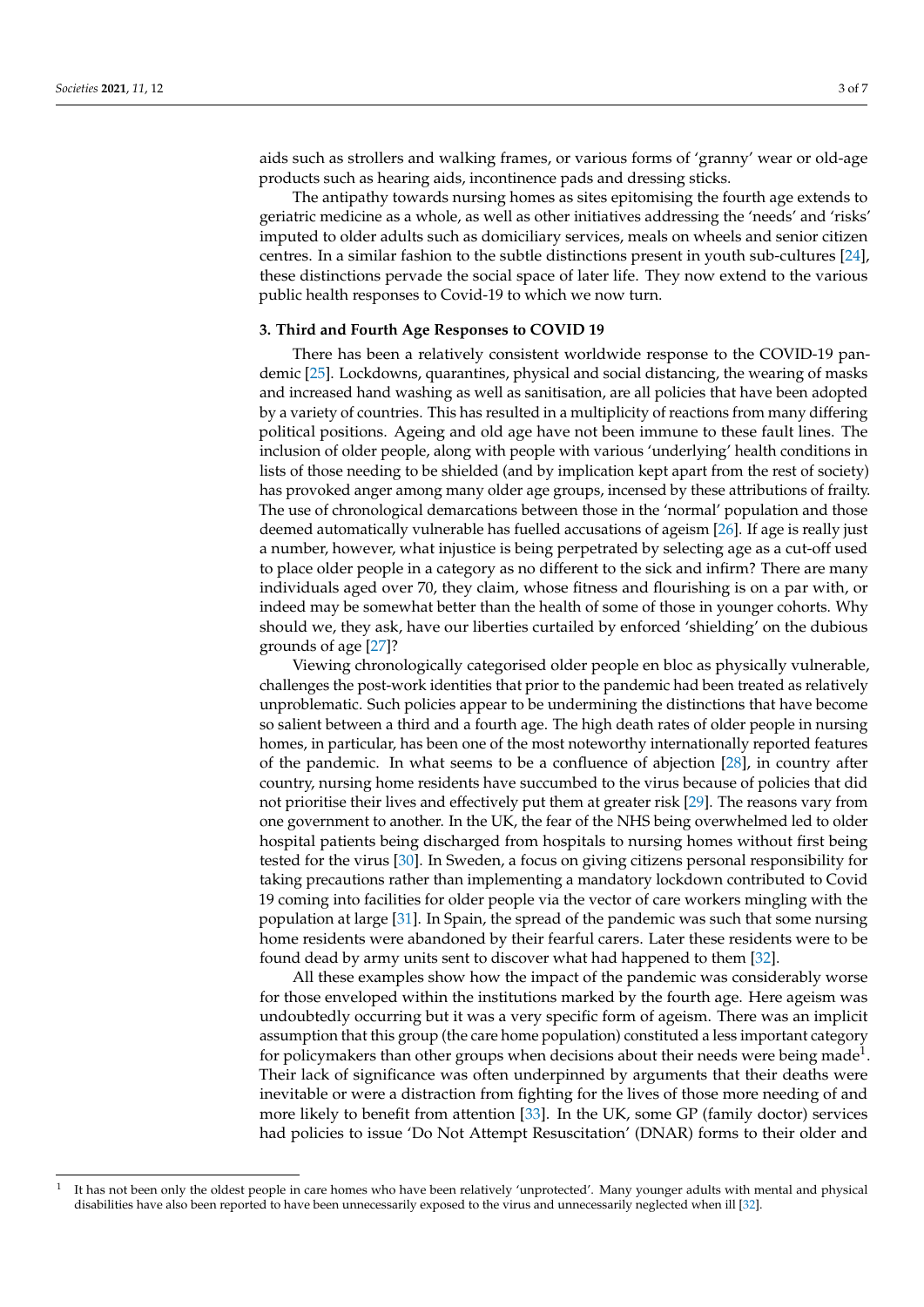vulnerable patients, irrespective of whether or not they had been requested [\[34\]](#page-5-32). The UK National Institute for Health and Care Excellence (NICE) initially advised against the treatment of those categorised as 'frail' in order to restrict demand for hospital beds. However, when this was potentially also applied to younger, rather than just older, patients it was rapidly revised [\[35\]](#page-6-0).

It is in the emergence of such practices where a more focused notion of '*fourth ageism*' has its use. The assumption that such lives need less consideration: as did the lives of those employed to look after them (in contrast to the heroism attributed to hospital staff). This ageism we term 'fourth ageism' because it is directed toward those who represent the unwanted, distasteful side of later life; in effect, those living under the shadow of the fourth age. As such, it is a very different matter from the issues connected to age discrimination that is often challenged at cultural, legal and political levels, not least by those rendered subject to such discrimination.

## **4. Symbolic Struggles and Social Spaces**

The symbolic struggles over the place and position of later life in society have, we suggest, become more salient in recent years. Central to this development has been the emergence of third age cultures and third age lifestyles. Such cultures have become particularly significant for the consumer-driven economy of contemporary ageing societies. Within the context of this 'grey economy', and the refocusing of the state toward a greater emphasis upon citizens as consumers, it is predictable that 'old' ways of viewing 'old age' are seen as such: old-fashioned and outdated. Expressed with hardly any fervour a half century ago, the contemporary complaints over the 'invisibility' of older people reflect, if not their visibility, at least their voice, in opposing the oppression of non-recognition. In 2020 the worldwide media coverage of two men in their seventies battling for a position of immense power in one of the most powerful countries in the world is testimony to the visibility of agedness, or at least the continuing visibility of (some) older people. The presence of 'age' can be rendered invisible for reasons other than that of marginality. Among leaders of nation states, owners of property empires, the 'tycoons' of industrial capital, and the literary and artistic establishment, chronological age slips easily under the radar in comparison with other more socially salient characteristics- such as their wealth, power and celebrity status. In the fields of the third age, both in its objective and symbolic formation, the assets and resources attached to cultural, financial and social capital matter more than 'mere' chronology or corporeality.

As regards the fourth age, the reverse is more often the case. There are few 'symbolic' struggles over its meaning, status and value. Rather, such struggles as are evident, are those among those living and working alongside the most old, frail and infirm. They largely focus upon definitional entry to state controlled resources for long-term care, whether at home or in an institutional setting. The fourth age is neither a cultural field developed by the active practices of those assigned to its settings, nor is it a socio-cultural space where choice, distinction and self-expression are exercised. What social agency is realised is that of others, those neither aged, nor frail: the clinicians, family members and social care workers. Members of these groups determine the rules, establish the 'dividing practices' and frame what is to be done, albeit within a network of negotiations that notionally involve but which are never determined in the last instance by those citizens at most risk of being placed under the aegis of the fourth age.

## **5. Ageism: Real and Imaginary Old Age**

Ignoring the significance of this divide between the third and fourth age causes much critical traction to be lost in combatting discrimination and marginalisation in later life. Applied without precision or focus, ageism becomes a more diffuse concept and risks striking a conspiratorial note that sees ageism behind everything that is in any way age-related. As we noted in our earlier paper on the ideology of ageism, the theoretical confusion regarding the causality of ageism leads to its over-extension, placing phenomena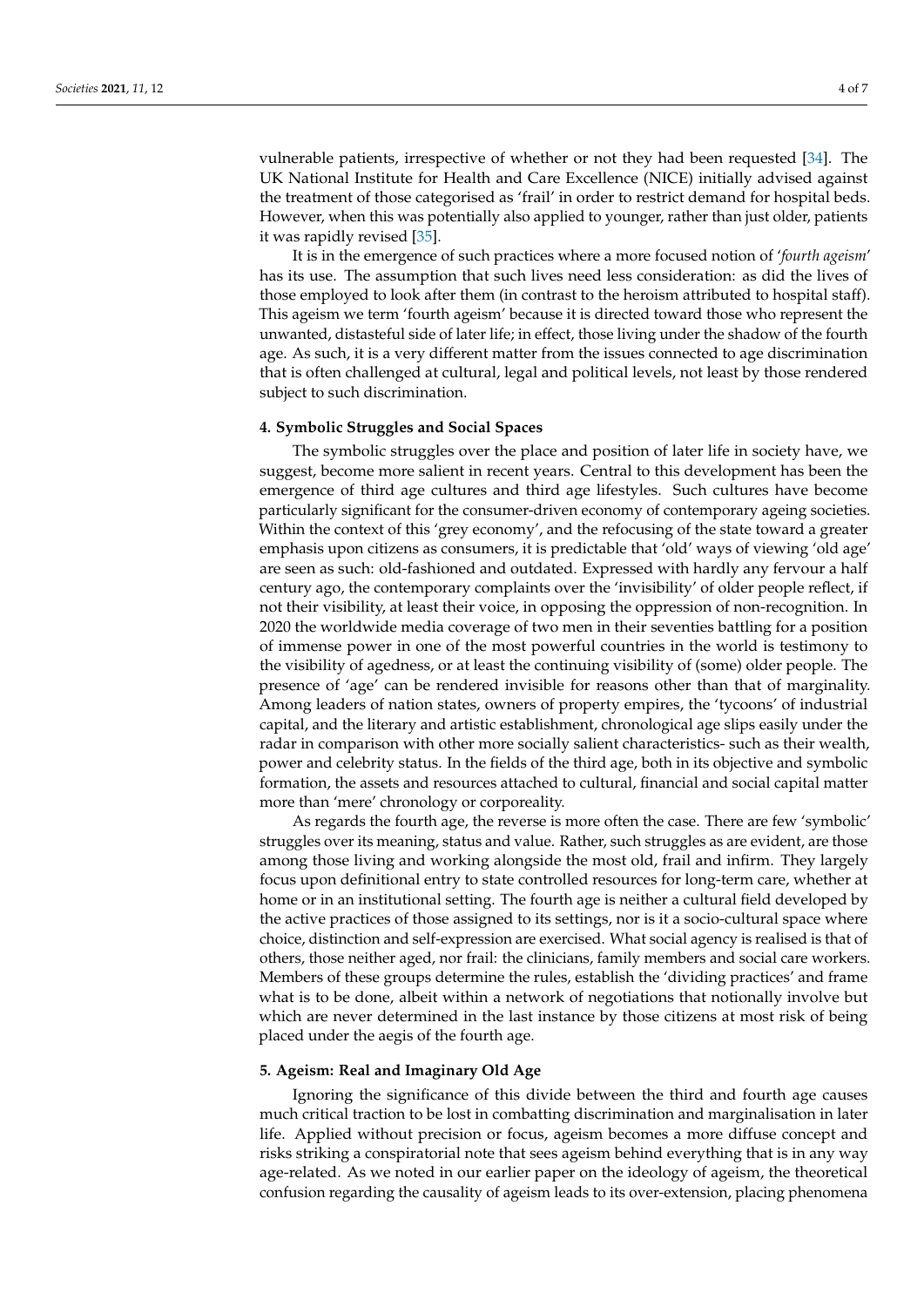under the same framework that reflect quite different trajectories, and which are embedded in different structures and are realised through very different lifestyles [\[1\]](#page-5-0). The neglect and isolation of residents in nursing homes is a tragedy not visited upon them purely because of their corporeality; there are many equally frail persons living in their own homes or with their families. It arises not least because of their invisibility as fellow citizens, but because they are counted less than those who are living 'freely' in the community, and because they have fewer people to count on. Such neglect, such marginality, can arguably be treated as the consequences of a 'fourth ageism'. This is where society and its institutions, avoids what Baltes called the 'darker side of ageing', and consequently fails to recognise residents of care homes and nursing homes as equal members of the public whose health is meant to be protected by the state, on behalf of the whole community.

The widespread anger felt by many older people toward the restrictions imposed by public health authorities in the pandemic, reflects a different matter: an equal mix of reality and imaginary whereby age is considered as 'nothing but a number'. On the one hand, it is important to stress that engagement with third age cultures is not contingent upon physical fitness and health status. A complex variety of individual, social and national factors play a significant part in creating the opportunities for and the space in which third age lifestyles can be realised through a different set of materialities than those attached to the fourth age. On the other hand, distinctions are important. Maintaining a sense of fitness-mental as much as physical-acts as a powerful motivating force in asserting the boundaries of the field and keeping the 'feared' form of old age at bay as is being angered by unthinking assumptions of decline and senescence.

At the same time, chronology also plays a part, both through the impact of social time (i.e., cohort and period effects) as well as through personal time (years spent ageing). As a social phenomenon, the internalised 'ageism' evident in the generational advocacy of an 'ageless ageing' is of a different character from that associated with the judged indignities and abjection of dependency and infirmity. While the former may be considered to reflect at most some kind of 'bad faith', or even 'inauthenticity', such tropes are considerably less restricting and life shortening than that other, more pernicious prejudice which both fears and forms the imaginary of the fourth age and its chronological countdown. This latter feature of fourth ageism does both. It mystifies infirmity while undermining moral status and human dignity. Whether or not a person dyes his or her hair, uses anti-ageing cream, receives periodic Botox injections, or is flattered by being judged 'young for their age' does not diminish his or her status, nor shorten his or her life. Middle-class, mid-life misgivings over age and ageing have become one part of the symbolic struggles of which contemporary life is constructed. Such imaginings are active, agentic and often necessarily adversarial; they involve participation through performance and consumption, as well as discourses and practices designed to assert distinction. This is quite unlike the social imaginary of the fourth age, which we would argue lacks both agency and contested subjectivity.

Here the realisation of such imaginings-of impairment and infirmity, of abjection agitation and suffering-arise in the discourses and practices that characterise the institutions and the practices of health and long-term, social care. These include crucially the conditions of labour characterising those care settings<sup>2</sup>. Social policies directed toward enlightening, improving, or reconstructing those institutions that operate under the *aegis* of the fourth age are however both imaginable and realisable. One of the legacies of the Covid 19 pandemic may be to expose and unveil the fourth ageism present in societies' arrangements for social care and thereby "give us the impetus to provide some more meaningful, lasting, and credible solutions to the funding and provision of social care" [\[36\]](#page-6-1). It is such realisations that may help fashion a fairer and more inclusive approach to all forms of long-term care, long after the over-seventies are back on the street, seeking to make themselves, not their age, visible players in society.

<sup>&</sup>lt;sup>2</sup> Of course similar criticisms could be made of many aspects of health care. Unlike social care, however, health care has long sought to avoid too close an encounter with age, as the history of 'geriatric medicine' well illustrates.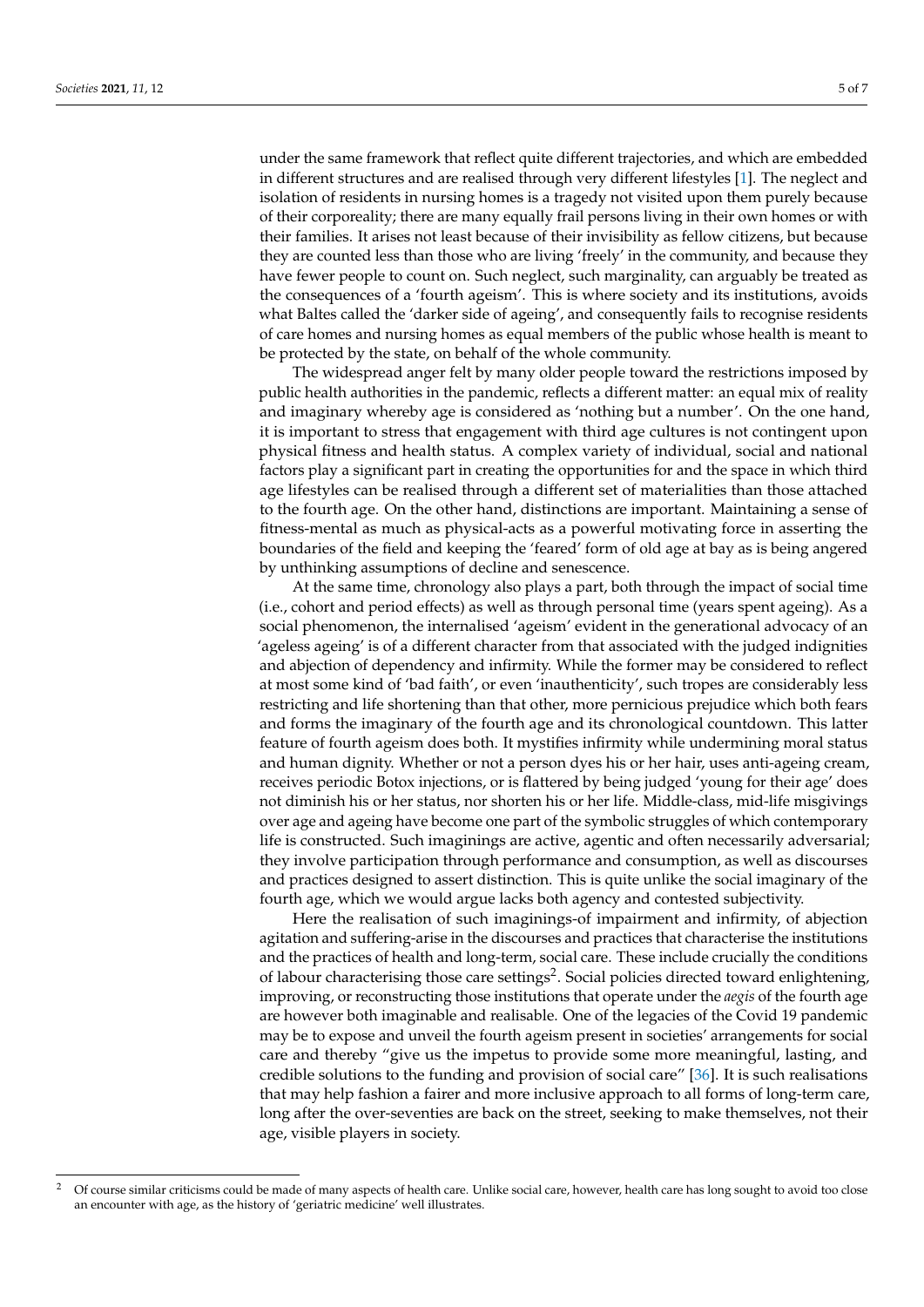**Author Contributions:** P.H., C.G. were equally responsible for all aspects of the paper. All authors have read and agreed to the published version of the manuscript.

**Funding:** No funding was provided.

**Institutional Review Board Statement:** Not applicable.

**Informed Consent Statement:** Not applicable.

**Data Availability Statement:** Not applicable.

**Conflicts of Interest:** The authors declare no conflict of interest.

## **References**

- <span id="page-5-0"></span>1. Higgs, P.; Gilleard, C. The ideology of ageism versus the social imaginary of the fourth age: Two differing approaches to the negative contexts of old age. *Ageing Soc.* **2020**, *40*, 1617–1630. [\[CrossRef\]](http://doi.org/10.1017/S0144686X19000096)
- <span id="page-5-1"></span>2. Gilleard, C.; Higgs, P. *Cultures of Ageing: Self, Citizen and the Body*; Routledge: Abingdon, UK, 2000.
- <span id="page-5-2"></span>3. Gilleard, C.; Higgs, P. *Contexts of Ageing: Class, Cohort and Community*; John Wiley and Sons: Hoboken, NJ, USA, 2005.
- <span id="page-5-3"></span>4. Gilleard, C.; Higgs, P. The third age as a cultural field. In *Gerontology in the Era of the Third Age*; Carr, D., Komp, K., Eds.; Springer: Berlin/Heidelberg, Germany, 2011; pp. 33–50.
- <span id="page-5-4"></span>5. Higgs, P.; Gilleard, C. Frailty. Abjection and the "othering" of the fourth age. *Health Sociol. Rev.* **2014**, *23*, 10–19. [\[CrossRef\]](http://doi.org/10.5172/hesr.2014.23.1.10)
- <span id="page-5-5"></span>6. Brice, C. *Age Ain't Nothing but a Number: Black Women Confront Midlife*; Beacon Press: Boston, MA, USA, 2003.
- <span id="page-5-6"></span>7. Robinson, P.J. Age Ain't Nothing but a Number. Available online: [https://www.amazon.com/Age-Aint-Nothing-but-Number](https://www.amazon.com/Age-Aint-Nothing-but-Number-ebook/dp/B08DQS85QY)[ebook/dp/B08DQS85QY](https://www.amazon.com/Age-Aint-Nothing-but-Number-ebook/dp/B08DQS85QY) (accessed on 1 January 2020).
- <span id="page-5-7"></span>8. Degnen, C. Minding the gap: The construction of old age and oldness amongst peers. *J. Aging Stud.* **2007**, *21*, 69–80. [\[CrossRef\]](http://doi.org/10.1016/j.jaging.2006.02.001)
- <span id="page-5-8"></span>9. Andrews, M. The seduction of agelessness. *Ageing Soc.* **1999**, *19*, 301–318. [\[CrossRef\]](http://doi.org/10.1017/S0144686X99007369)
- 10. Andrews, M. The seduction of agelessness, Take 2. *Generations* **2017**, *41*, 75–82.
- <span id="page-5-9"></span>11. Vincent, J. *Old Age*; Routledge: Abingdon, UK, 2013.
- <span id="page-5-10"></span>12. Baltes, P.B.; Smith, J. New Frontiers in the Future of Aging: From Successful Aging of the Young Old to the Dilemmas of the Fourth Age. *Gerontology* **2003**, *49*, 123–135. [\[CrossRef\]](http://doi.org/10.1159/000067946) [\[PubMed\]](http://www.ncbi.nlm.nih.gov/pubmed/12574672)
- <span id="page-5-11"></span>13. Laslett, P. *A Fresh Map of Life*; Springer Nature: Berlin/Heidelberg, Germany, 1996.
- <span id="page-5-12"></span>14. Suzman, R.; Riley, M.W. Introducing the 'oldest old'. *Health Soc.* **1985**, *63*, 177–186. [\[CrossRef\]](http://doi.org/10.2307/3349879) [\[PubMed\]](http://www.ncbi.nlm.nih.gov/pubmed/3846808)
- <span id="page-5-13"></span>15. Kafkova, M.P. The "real" old age and the transition between the third and fourth age. *Sociológia Slovak Sociol. Rev.* **2016**, *48*, 622–640.
- <span id="page-5-14"></span>16. Ouchi, Y.; Rakugi, H.; Arai, H.; Akishita, M.; Ito, H.; Toba, K.; Kai, I. Redefining the elderly as aged 75 years and older: Proposal from the Joint Committee of Japan Gerontological Society and the Japan Geriatrics Sociey. *Geriatr. Gerontol. Int.* **2017**, *17*, 1045–1047. [\[CrossRef\]](http://doi.org/10.1111/ggi.13118)
- <span id="page-5-15"></span>17. Pickard, S. Biology as destiny? Rethinking embodiment in 'deep' old age. *Ageing Soc.* **2013**, *34*, 1279–1291. [\[CrossRef\]](http://doi.org/10.1017/S0144686X13000196)
- <span id="page-5-16"></span>18. Schrage-Früh, M. Reimagining the fourth age. *Nord. Ir. Stud.* **2018**, *17*, 77–94.
- <span id="page-5-17"></span>19. Higgs, P.; Gilleard, C. *Rethinking Old Age: Theorising the Fourth Age*; Red Globe Press: London, UK, 2015.
- <span id="page-5-18"></span>20. Twigg, J. The body, gender, and age: Feminist insights in social gerontology. *J. Aging Stud.* **2004**, *18*, 59–73. [\[CrossRef\]](http://doi.org/10.1016/j.jaging.2003.09.001)
- <span id="page-5-19"></span>21. Gilleard, C.; Higgs, P. An Enveloping Shadow. The Role of the Nursing Home in the Social Imaginary of the Fourth Age. In *Care Home Stories: Aging, Disability and Long-Term Residential Care*; Chivers, S., Kriebernegg, U., Eds.; Transcript Verlag: Bielefeld, Germany, 2017; pp. 229–246.
- <span id="page-5-20"></span>22. Gullette, M.M. *Ending Ageism or How Not to Shoot Old People*; Rutgers University Press: Newark, NJ, USA, 2017.
- <span id="page-5-21"></span>23. Kitwood, T. The dialectics of dementia: With particular reference to Alzheimer's disease. *Ageing Soc.* **1990**, *10*, 177–196. [\[CrossRef\]](http://doi.org/10.1017/S0144686X00008060)
- <span id="page-5-22"></span>24. Hebdige, D. Subculture: The Meaning of Style. *Crit. Q.* **1995**, *37*, 120–124. [\[CrossRef\]](http://doi.org/10.1111/j.1467-8705.1995.tb01063.x)
- <span id="page-5-23"></span>25. Ferreira, C.M.; Sá, M.J.; Martins, J.G.; Serpa, S. The COVID-19 Contagion–Pandemic Dyad: A View from Social Sciences. *Societies* **2020**, *10*, 77. [\[CrossRef\]](http://doi.org/10.3390/soc10040077)
- <span id="page-5-24"></span>26. Hughes, K.A. Coronavirus Has Boomers Asking: Who Are You Calling Elderly? *The Wall Street Journal*, 17 March 2020.
- <span id="page-5-25"></span>27. Vickers, S. Don't let Older People's Liberty be Stolen During this Crisis. *The Guardian*, 26 April 2020.
- <span id="page-5-26"></span>28. Pfaller, L. Theorizing the virus: Abjection and the COVID-19 pandemic. *Int. J. Sociol. Soc. Policy* **2020**, *40*, 821–829. [\[CrossRef\]](http://doi.org/10.1108/IJSSP-06-2020-0243)
- <span id="page-5-27"></span>29. Fallon, A.; Dukelow, T.; Kennelly, S.P.; O'Neill, D. COVID-19 in nursing homes. *QJM Int. J. Med.* **2020**, *113*, 391–392. [\[CrossRef\]](http://doi.org/10.1093/qjmed/hcaa136) [\[PubMed\]](http://www.ncbi.nlm.nih.gov/pubmed/32311049)
- <span id="page-5-28"></span>30. Iacobucci, G. Covid-19: Lack of testing led to patients being discharged to care homes with virus, say auditors. *BMJ* **2020**, *369*, m2375. [\[CrossRef\]](http://doi.org/10.1136/bmj.m2375)
- <span id="page-5-29"></span>31. Orange, R. Anger in Sweden as Elderly Pay Price for Coronavirus Strategy. *The Guardian*, 19 April 2020.
- <span id="page-5-30"></span>32. Minder, R.; Peltier, E. A Deluged System Leaves Some Elderly to Die, Rocking Spain's Self-Image. *The New York Times*, 29 March 2020.
- <span id="page-5-31"></span>33. Wintour, P. Tony Abbott: Some Elderly Covid Patients could be Left to die Naturally. *The Guardian*, 1 September 2020.
- <span id="page-5-32"></span>34. Ryan, F. It is Not Only Coronavirus that Risks Infecting Society—Our Prejudices do, too. *The Guardian*, 9 April 2020.